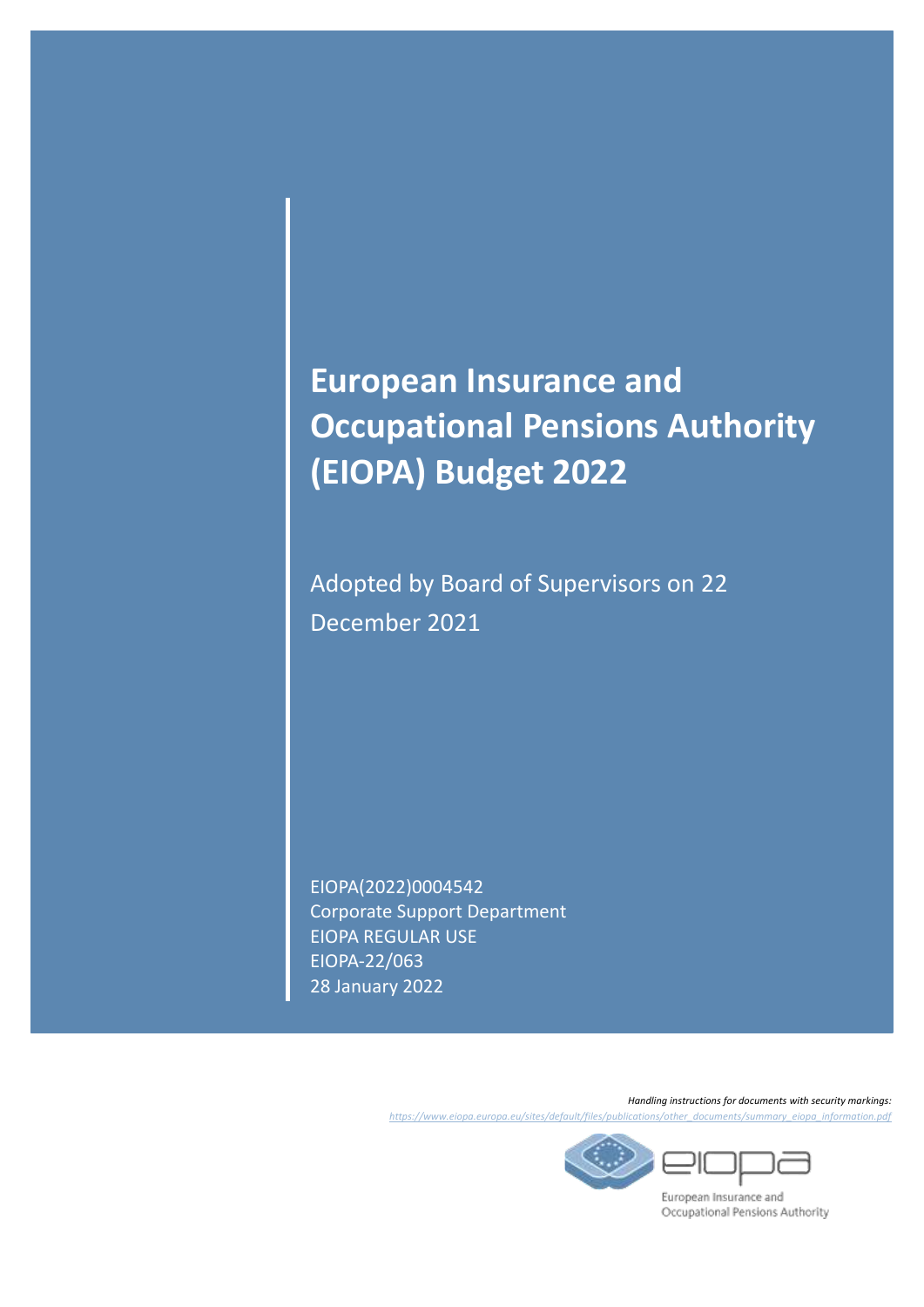#### EUROPEAN INSURANCE AND OCCUPATIONAL PENSIONS AUTHORITY (EIOPA) BUDGET 2022

EIOPA(2022)0004542 EIOPA REGULAR USE EIOPA-22/063

### **CONTENTS**

|    | <b>EXECUTIVE SUMMARY</b>               | 3  |
|----|----------------------------------------|----|
| 1. | EIOPA 2022 Budget - Revenue            | 4  |
| 2. | <b>EIOPA Budget - Expenditure 2022</b> | 5  |
| 3. | <b>Budget 2022 Overview by Title</b>   | 9  |
| 4. | <b>Establishment Plan 2022</b>         | 10 |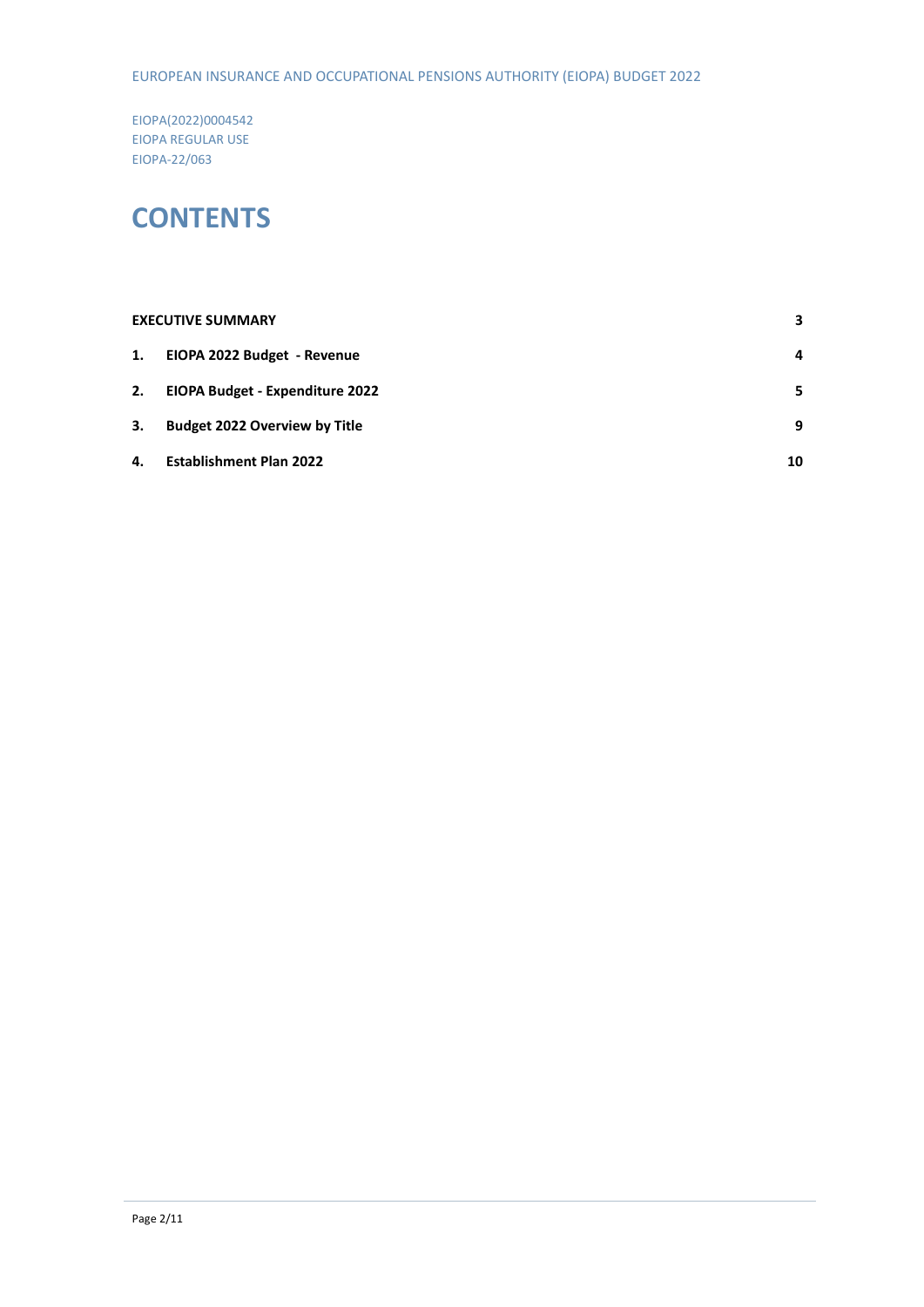# <span id="page-2-0"></span>**EXECUTIVE SUMMARY**

The document provides an overview of the EIOPA Budget 2022 adopted by the Board of Supervisors on 22 December 2021. It is divided into revenue, expenditure, the overview by title and the establishment plan 2022.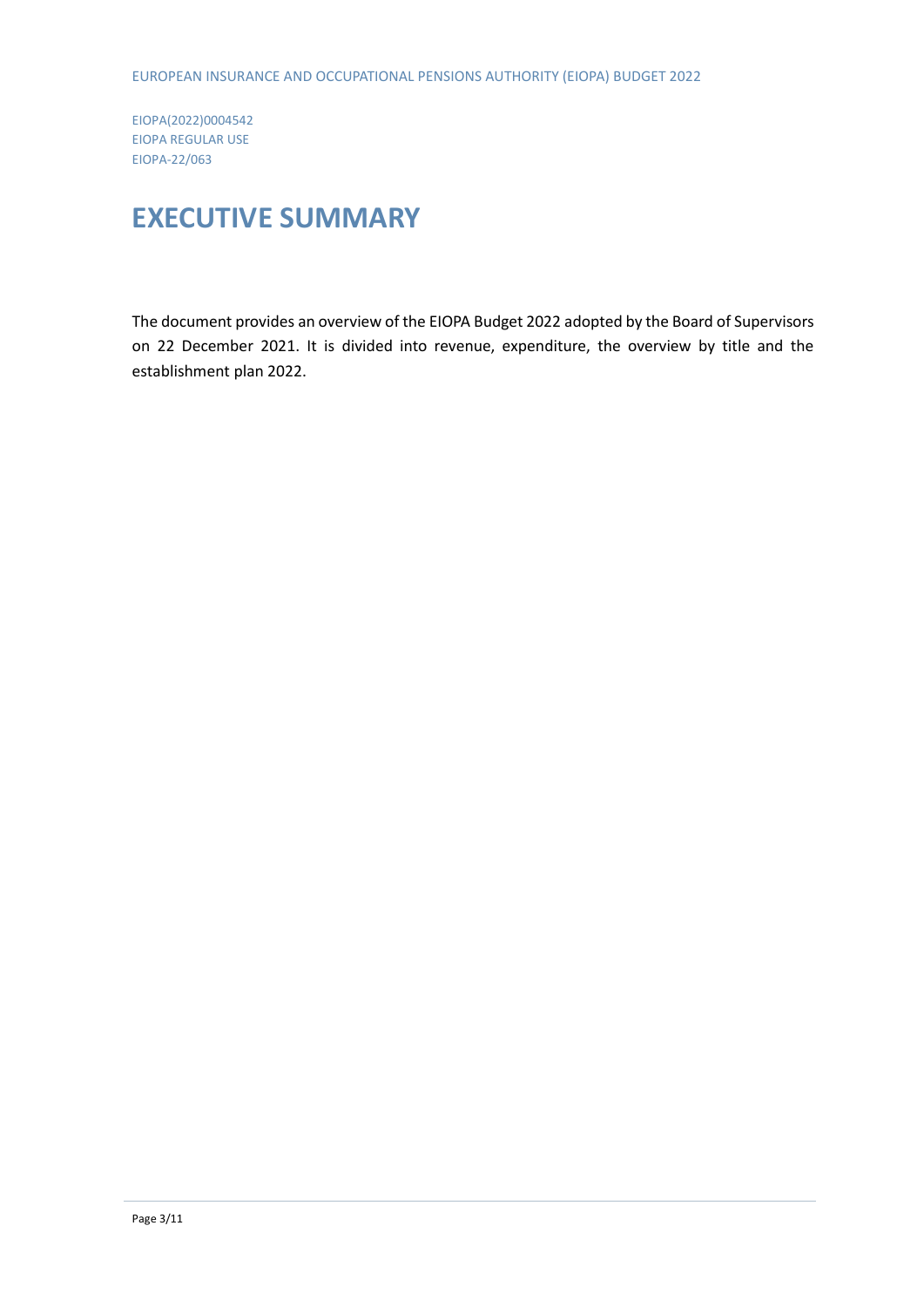### <span id="page-3-0"></span>**1. EIOPA 2022 BUDGET - REVENUE**

| <b>Heading</b>                                                                                                         | <b>Budget revenue in Euro</b> |
|------------------------------------------------------------------------------------------------------------------------|-------------------------------|
| Contribution from the European Union (EU) (40 %) including<br>surplus                                                  | 12,932,000                    |
| Contribution from national competent authorities (NCAs) and<br>European Free Trade Association (EFTA) countries (60 %) | 19,398,000                    |
| Pensions contributions (comprised of NCAs and EFTA<br>contributions)                                                   | 1,855,000                     |
| Other revenues (administrative agreements)                                                                             | 563,000                       |
| Other revenues - DORA fees                                                                                             | 1,305,000                     |
| <b>TOTAL REVENUES</b>                                                                                                  | 36,053,000                    |

The European Union grants EIOPA a subsidy of 40%. The remaining 60% are contributions from the Member States (NCAs) and EFTA Countries. The individual NCA contributions are calculated according to the weighting of votes set out in Article 3(3) of the Protocol (No 36) on transitional provisions<sup>1</sup>. In addition, since 2016 the NCAs and EFTA countries pay the 'employers contributions to the EU pensions' scheme in accordance with Article 83a of the Staff regulations<sup>2</sup>. The surplus<sup>3</sup> generated in 2020 will decrease the contributions above accordingly.

1

<sup>1</sup> [https://eur-lex.europa.eu/legal-content/EN/TXT/?uri=uriserv:OJ.L\\_.2012.112.01.0006.01.ENG#L\\_2012112EN.01001001](https://eur-lex.europa.eu/legal-content/EN/TXT/?uri=uriserv:OJ.L_.2012.112.01.0006.01.ENG#L_2012112EN.01001001)

<sup>2</sup> <https://eur-lex.europa.eu/legal-content/EN/TXT/?uri=CELEX:01962R0031-20200101>

<sup>3</sup> Surplus 2020: EU contribution EUR 79,768.00, Member States EUR 129,338.51 and EFTA Countries EUR 3,674.39.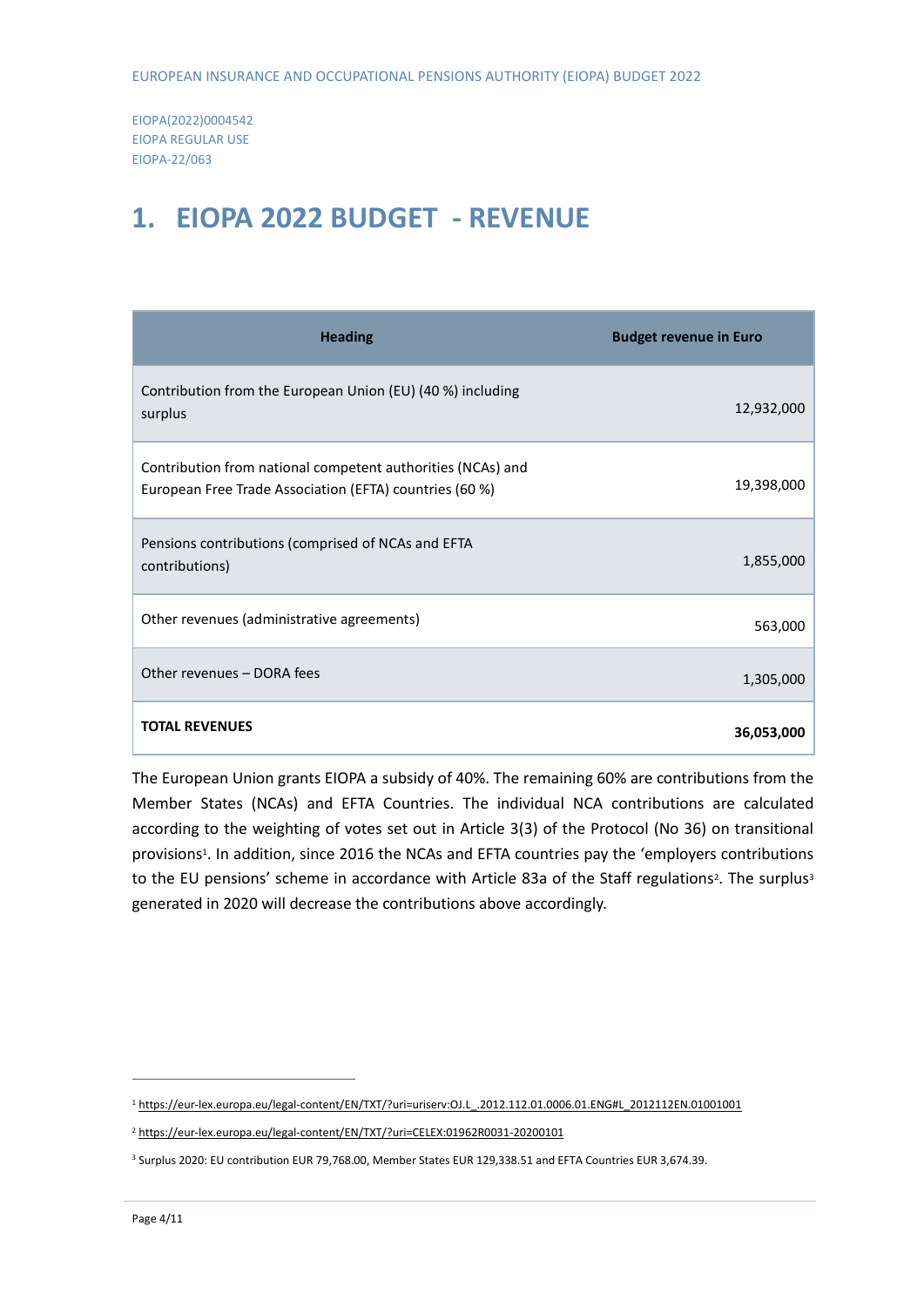# <span id="page-4-0"></span>**2. EIOPA BUDGET - EXPENDITURE 2022**

| <b>Budget line</b> | <b>Budget line name</b>             | <b>Budget 2022</b> | <b>Description</b>                                                                                                                                                                                                                                                                                                                                                                                                                                                                                       |
|--------------------|-------------------------------------|--------------------|----------------------------------------------------------------------------------------------------------------------------------------------------------------------------------------------------------------------------------------------------------------------------------------------------------------------------------------------------------------------------------------------------------------------------------------------------------------------------------------------------------|
| A-1000             | Salaries, allowances,<br>insurances | 16,550,000.00      | Salaries and allowances for temporary agents and<br>employer's contribution to insurance against<br>sickness, accidents, occupational disease and<br>unemployment.                                                                                                                                                                                                                                                                                                                                       |
| A-1010             | Seconded national<br>experts        | 1,660,000.00       | Cost of national officials or other experts on<br>secondment to EIOPA or called for short<br>consultation                                                                                                                                                                                                                                                                                                                                                                                                |
| A-1011             | Contract agents                     | 2,760,000.00       | Salaries, allowances and the employer's share of<br>the social security contributions for Contract<br>Agents.                                                                                                                                                                                                                                                                                                                                                                                            |
| A-1012             | <b>Trainees</b>                     | 249,600.00         | Remuneration of trainees and costs related to the<br>provision of trainees.                                                                                                                                                                                                                                                                                                                                                                                                                              |
| A-1013             | Service Level<br>Agreements         | 165,000.00         | Service Level Agreements with other institutions<br>(such as Directorate General for Human<br>Resources (DG HR, EUAN) relating to human<br>resources. Service Level Agreements covering IT<br>items and services are not covered under this<br>budget line.                                                                                                                                                                                                                                              |
| A-1180             | Recruitment<br>expenses             | 240,000.00         | Recruitment costs, reimbursement of candidates,<br>publication of vacancy costs.                                                                                                                                                                                                                                                                                                                                                                                                                         |
| A-1200             | EU pension<br>contributions         | 1,895,000.00       | Employer's contribution to the EU pension<br>scheme.                                                                                                                                                                                                                                                                                                                                                                                                                                                     |
| A-1300             | Administrative<br>mission expenses  | 60,000.00          | Expenditure relating to travel for administrative<br>purposes (e.g. corporate support missions,<br>general management missions, staff training). It<br>includes travel expenses, the payment of daily<br>allowances and expenditure incurred during the<br>administrative missions carried out by EIOPA staff,<br>and officials seconded to the EIOPA. It does not<br>include mission costs related to operational<br>purposes which are reflected in Title 3, BL 3300,<br>Operational mission expenses. |
| A-1400             | Socio-medical<br>infrastructure     | 121,200.00         | Expenditure for medical services of staff for<br>medical visits, annual check-ups and mandatory<br>medical examinations of candidates prior to<br>recruitment and the expenditure related to the<br>Medical Advisor.                                                                                                                                                                                                                                                                                     |
| A-1500             | Training                            | 226,000.00         | Expenditure for training undertaken by EIOPA<br>staff, including material and fees, including team<br>building, coaching for EIOPA staff                                                                                                                                                                                                                                                                                                                                                                 |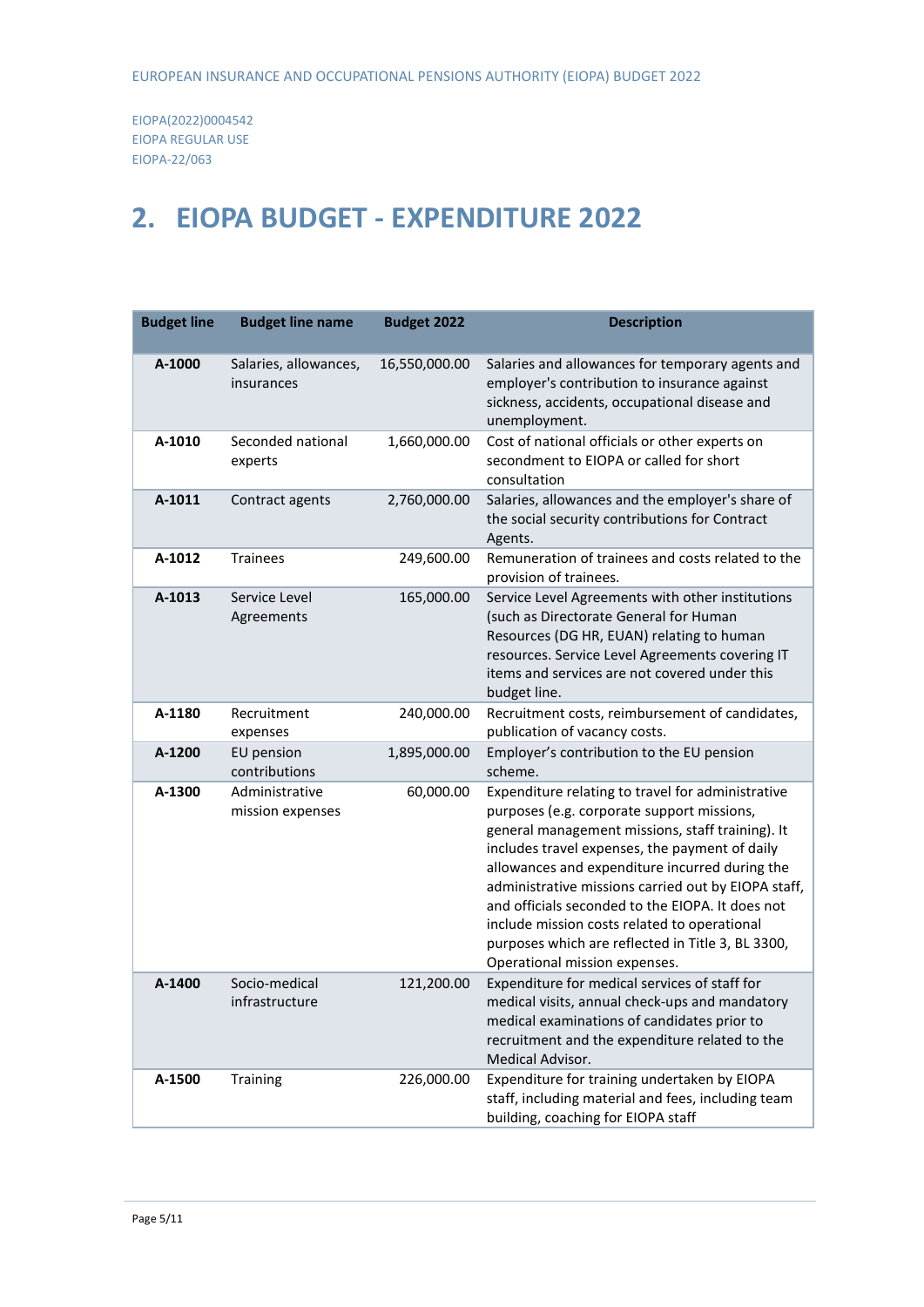| <b>Budget line</b> | <b>Budget line name</b>                                                 | <b>Budget 2022</b> | <b>Description</b>                                                                                                                                                                                                                   |
|--------------------|-------------------------------------------------------------------------|--------------------|--------------------------------------------------------------------------------------------------------------------------------------------------------------------------------------------------------------------------------------|
| A-1601             | <b>External services</b>                                                | 292,000.00         | Expenditure to cover external services such as<br>reception duties, external expertise, IT, finance,<br>procurement, clerical work and other support<br>services (interim staff).                                                    |
| A-1700             | Receptions and<br>events                                                | 4,000.00           | Expenditure for senior management<br>representation expenses, dinners and<br>miscellaneous receptions.                                                                                                                               |
| A-1800             | Social welfare                                                          | 657,600.00         | Expenditure for schools and kindergartens for the<br>children of staff; special assistance grants, other<br>interventions and complementary aid for people<br>with disabilities.                                                     |
| A-1900             | Other staff related<br>expenditure                                      | 20,000.00          | Expenditure for social events and contacts<br>between staff (e.g. summer event, Christmas<br>party, etc.), contributions and grants for any other<br>expenditure to staff not covered by other budget<br>lines.                      |
| A-2000             | Rental of building<br>and associated costs                              | 2,654,000.00       | Rental expenditure for EIOPA's premises,<br>Expenditure for the building insurance, utilities<br>and electricity, maintenance, cleaning, repairs and<br>handyman services.                                                           |
| A-2050             | Fitting out premises<br>and miscellaneous<br>expenditure on<br>building | 10,000.00          | Expenditure related to fitting out premises, all<br>refurbishment works, cabling and other<br>expenditure on the building.                                                                                                           |
| A-2100             | Hardware and<br>software purchase<br>and maintenance                    | 510,000.00         | Expenditure related to the purchase of hardware<br>including audio-visual equipment and printers;<br>software, their installation, commissioning<br>expenses and their maintenance for<br>administrative purposes.                   |
| A-2201             | Furniture and<br>associated costs                                       | 20,000.00          | Expenditure related to the purchase and<br>installation of furniture, removal services and<br>related items.                                                                                                                         |
| A-2202             | Movable property<br>and associated costs                                | 20,000.00          | Expenditure related to the leasing and<br>maintenance of printers and copy machines,<br>including page prints and consumables and other<br>movable property not covered under BL 2201.                                               |
| A-2300             | Administrative<br>expenditure                                           | 40,000.00          | Expenditure for stationery, office supplies<br>including kitchen utensils and consumables,<br>retrieval and printing of documents, books, bank<br>charges, any other administrative expenditure<br>and facility management services. |
| A-2330             | Miscellaneous<br>insurance                                              | 25,000.00          | Expenditure related to all type of insurance,<br>excluding building insurance and employment-<br>related insurance.                                                                                                                  |
| A-2400             | Postal and delivery<br>charges                                          | 3,000.00           | Expenditure for postal and delivery charges (post<br>and couriers).                                                                                                                                                                  |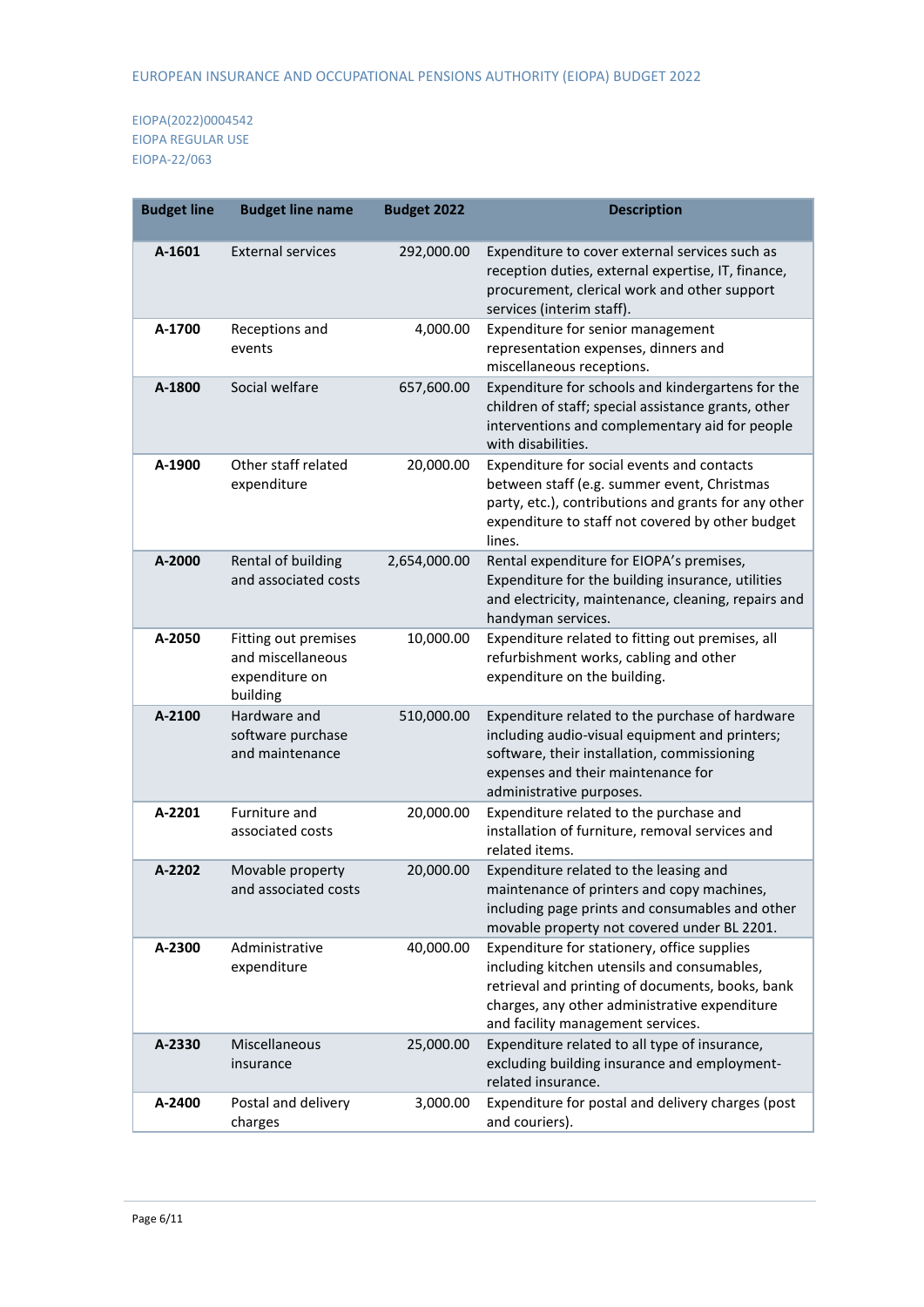| <b>Budget line</b> | <b>Budget line name</b>                           | <b>Budget 2022</b> | <b>Description</b>                                                                                                                                                                                                                                                                                                                                                                                                                                                                                                                                                                                                                                                                                                     |
|--------------------|---------------------------------------------------|--------------------|------------------------------------------------------------------------------------------------------------------------------------------------------------------------------------------------------------------------------------------------------------------------------------------------------------------------------------------------------------------------------------------------------------------------------------------------------------------------------------------------------------------------------------------------------------------------------------------------------------------------------------------------------------------------------------------------------------------------|
| A-2410             | Telecommunications                                | 160,000.00         | Expenditure for telephone and conference calls<br>and messages on landlines, mobile phones, and<br>related subscription fees. Expenditure for<br>telecommunication equipment, telephone<br>systems, network components, mobile phone<br>devices and accessories.                                                                                                                                                                                                                                                                                                                                                                                                                                                       |
| A-2501             | Meeting expenses                                  | 10,000.00          | Expenditure related to administrative meeting<br>and catering expenses not covered by BL 3100 or<br>3304.                                                                                                                                                                                                                                                                                                                                                                                                                                                                                                                                                                                                              |
| A-2701             | Information and<br>publishing                     | 37,000.00          | Expenditure for administrative information,<br>publication and administrative translation costs                                                                                                                                                                                                                                                                                                                                                                                                                                                                                                                                                                                                                        |
| B3-100             | Organisation of<br>trainings and events           | 145,000.00         | Expenditure for the organisation of sectoral and<br>cross-sectoral trainings and events held either at<br>EIOPA premises (printing, social events, other<br>supplies and services from external companies) or<br>externally (venue/room rental, catering, printing,<br>social events, other supplies and services from<br>external companies). Includes expenses for<br>external experts, such as speakers, moderators or<br>facilitators (fees, travel and accommodation<br>expenses) and for participants (travel and<br>accommodation) from eligible countries. Related<br>catering costs for meetings at EIOPA premises are<br>excluded, as these are covered by BL 3304,<br>Operational general meeting expenses. |
| B3-101             | International<br>cooperation                      | 70,000.00          | Expenditure for the organisation of equivalence<br>and convergence related work as well as<br>international cooperation, dialogues and training<br>linked to it. Includes activities inside and outside<br>the EIOPA premises, such as annual conferences,<br>technical meetings by international bodies (e.g.<br>ASSAL, IAIS/IOPS or World Bank) and side<br>meetings. Also includes operational expenditure<br>for services provided by external companies as<br>well as membership fees to the above-mentioned<br>international bodies. Related catering costs for<br>meetings at EIOPA premises are excluded, as<br>these are covered by BL 3304, Operational<br>general meeting expenses.                         |
| <b>B3-200</b>      | Operational<br>Information and<br>Data Management | 5,492,100.00       | Expenditure on information technology, data and<br>consultancy services supporting EIOPA's core<br>business activities.                                                                                                                                                                                                                                                                                                                                                                                                                                                                                                                                                                                                |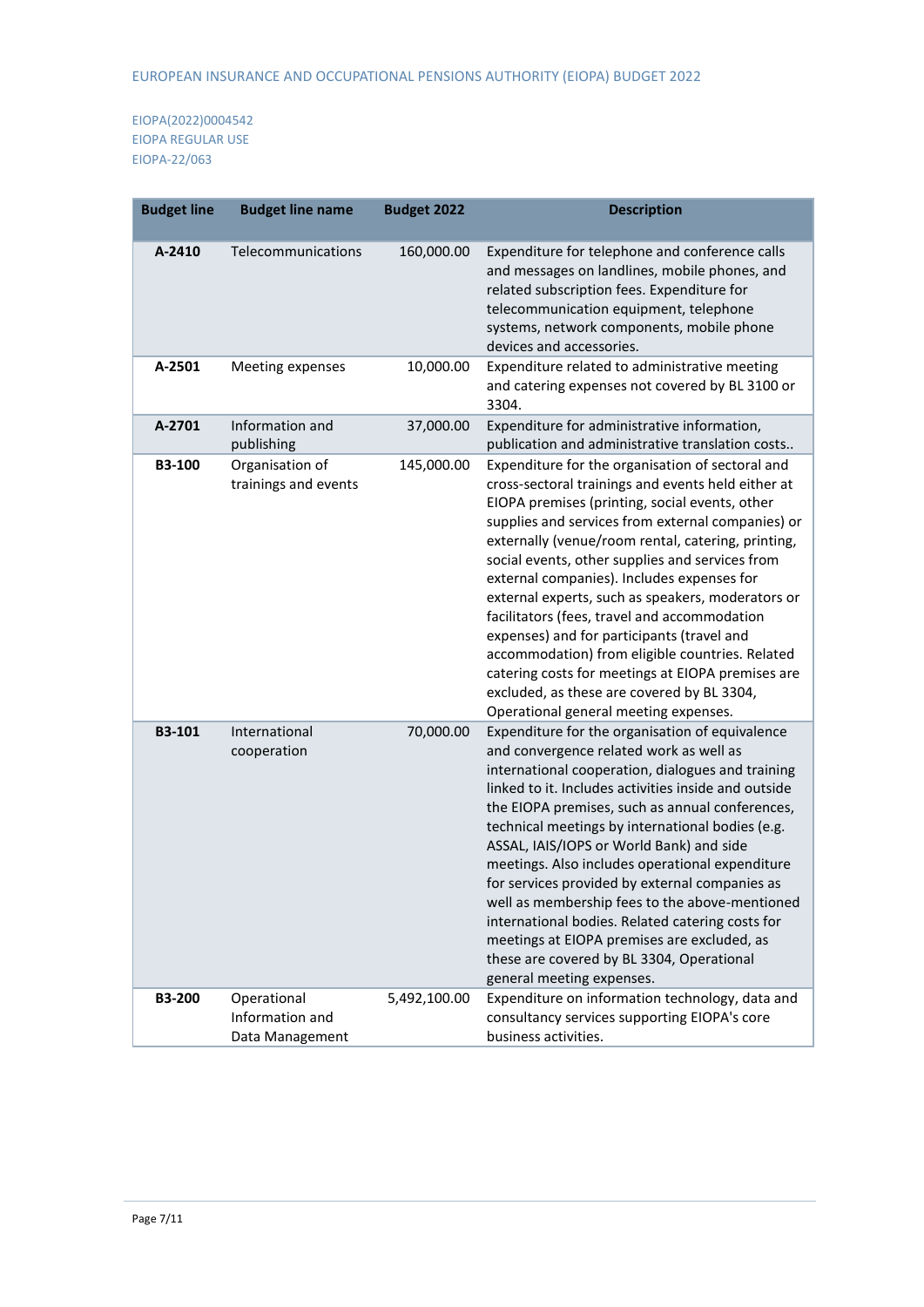| <b>Budget line</b> | <b>Budget line name</b>                                          | <b>Budget 2022</b> | <b>Description</b>                                                                                                                                                                                                                                                                                                                                                                                                                                                                                                                                                                                                                |
|--------------------|------------------------------------------------------------------|--------------------|-----------------------------------------------------------------------------------------------------------------------------------------------------------------------------------------------------------------------------------------------------------------------------------------------------------------------------------------------------------------------------------------------------------------------------------------------------------------------------------------------------------------------------------------------------------------------------------------------------------------------------------|
| <b>B3-300</b>      | Operational<br>missions expenses                                 | 266,000.00         | Expenditure relating to travel for operational<br>purposes such as working groups, organisation of<br>trainings and events, Equivalence and External<br>Relations, and all missions related to EIOPA's core<br>business activities. It includes travel expenses, the<br>payment of daily allowances and expenditure<br>incurred during the operational missions carried<br>out by EIOPA staff, and officials seconded to the<br>EIOPA. This appropriation does not include<br>mission costs related to administrative purposes<br>and staff training which are reflected in Title 1, BL<br>1300, Administrative mission expenses. |
| <b>B3-301</b>      | Communication and<br>operational<br>documentation<br>expenditure | 560,000.00         | Expenditure for communication and media<br>activities and expenses. It includes production,<br>handling and retrieval of documents, such as<br>subscriptions to newspapers or specialised press.                                                                                                                                                                                                                                                                                                                                                                                                                                  |
| <b>B3-302</b>      | Legal advice                                                     | 120,000.00         | Legal expenditure for legal advice, litigation and<br>related court costs.                                                                                                                                                                                                                                                                                                                                                                                                                                                                                                                                                        |
| <b>B3-303</b>      | Operational<br>translations and<br>documentation                 | 710,000.00         | Expenditure for translation of documents,<br>guidelines and opinions.                                                                                                                                                                                                                                                                                                                                                                                                                                                                                                                                                             |
| <b>B3-304</b>      | General meeting<br>expenses                                      | 100,000.00         | Expenditure for EIOPA meetings held inside and<br>outside the EIOPA premises, including costs for<br>catering, rental of rooms, services for the<br>technical set up of meeting rooms, rental of<br>audio-visual equipment for meetings, EIOPA<br>seminars, and other meeting expenses.                                                                                                                                                                                                                                                                                                                                           |
| <b>B3-307</b>      | Stakeholder group<br>meetings                                    | 143,000.00         | Expenditure for the organisation of Stakeholder<br>Group meetings held inside and outside the EIOPA<br>premises; travel expenses, subsistence and<br>incidental expenses of the Stakeholder Groups<br>members. Related catering costs and rental of<br>meetings rooms are excluded, as these are<br>covered by BL 3304, General meeting expenses.                                                                                                                                                                                                                                                                                 |
| <b>B3-309</b>      | <b>Board of Supervisors</b><br>meetings                          | 12,500.00          | Expenditure for the organisation of Board of<br>Supervisors meetings held outside the EIOPA<br>premises, in particular the BoS reception (catering<br>and venue). In-house catering costs are excluded.                                                                                                                                                                                                                                                                                                                                                                                                                           |
| B3-310             | Board of Appeal<br>meetings                                      | 45,000.00          | Expenditure for the organisation of Board of<br>Appeals meetings held inside and outside the<br>EIOPA premises; travel expenses, accommodation<br>and allowances for the members of the Board of<br>Appeals. Related in-house catering costs are<br>excluded.                                                                                                                                                                                                                                                                                                                                                                     |
| <b>TOTAL</b>       |                                                                  | 36,053,000.00      |                                                                                                                                                                                                                                                                                                                                                                                                                                                                                                                                                                                                                                   |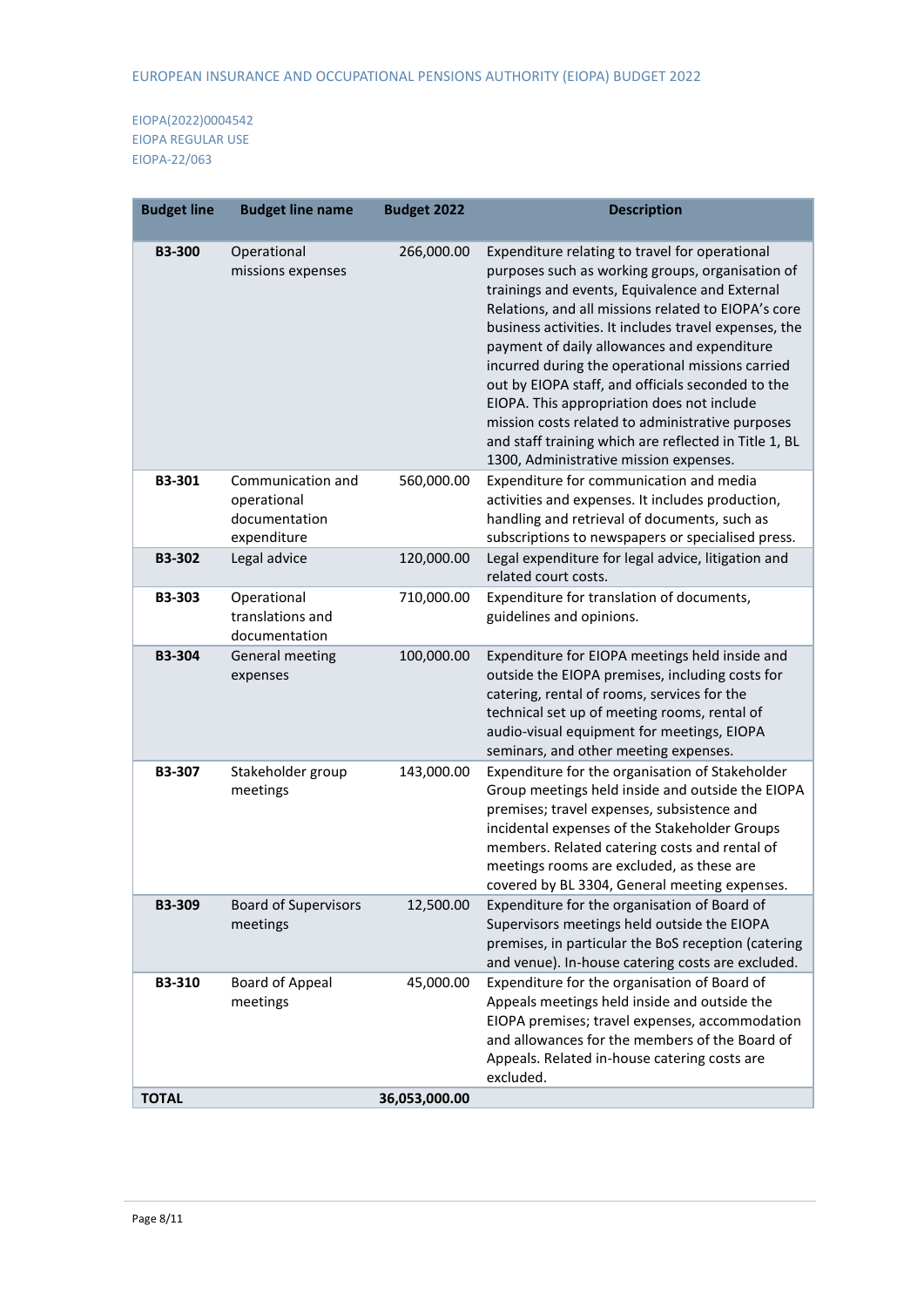# <span id="page-8-0"></span>**3. BUDGET 2022 OVERVIEW BY TITLE**

| <b>Budget Title</b>                                | <b>Budget appropriation</b><br>amounts in Euros |
|----------------------------------------------------|-------------------------------------------------|
| Title 1 - Staff Expenditure                        | 24,900,400                                      |
| Title 2 - Infrastructure and operating expenditure | 3,489,000                                       |
| Title 3 - Operational Expenditure                  | 7,663,600                                       |
| <b>TOTAL EXPENDITURE</b>                           | 36,053,000                                      |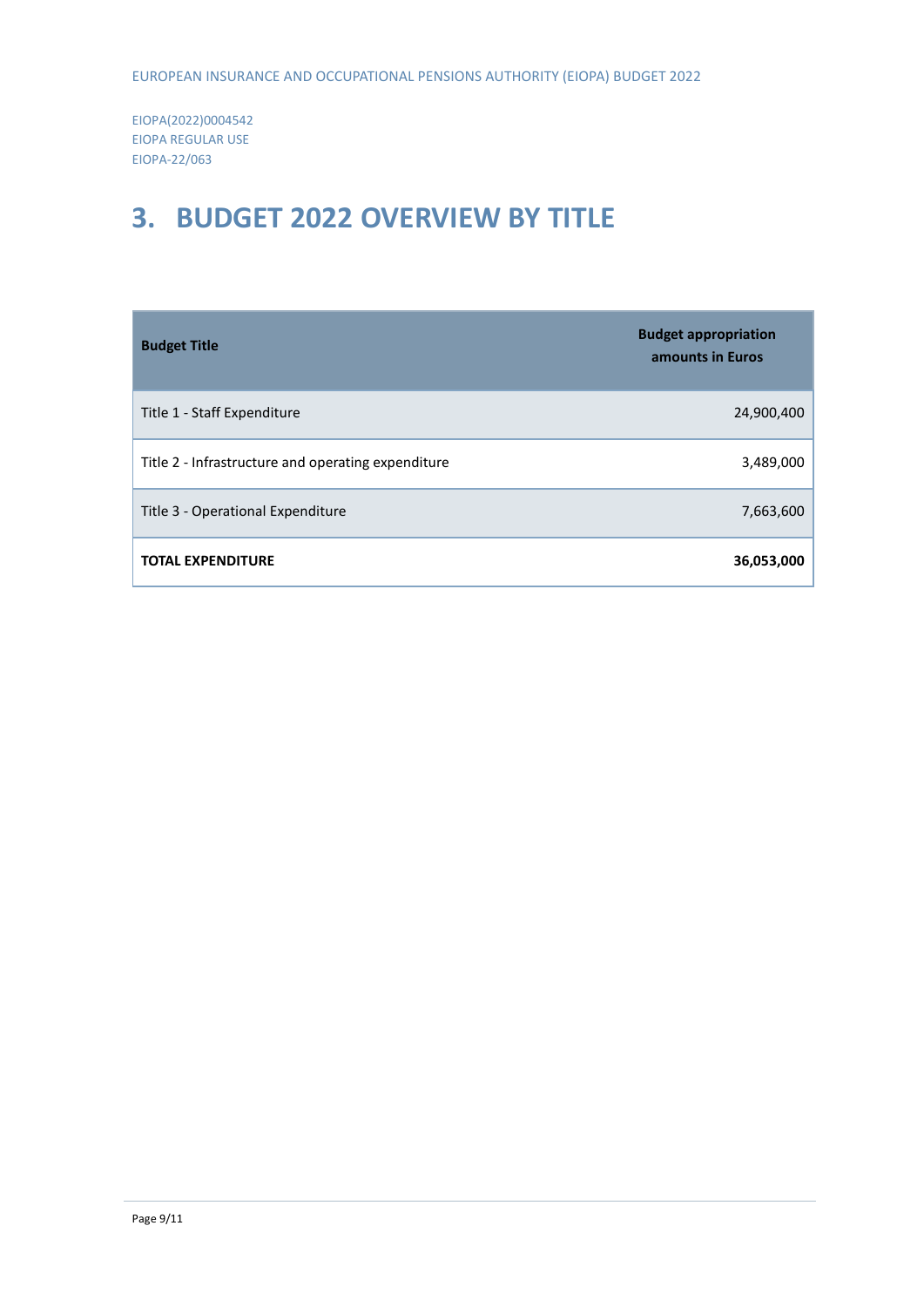#### <span id="page-9-0"></span>**4. ESTABLISHMENT PLAN 2022**

| <b>Staff Category</b>                                                           |                      | <b>Establishment Plan 2022</b> |
|---------------------------------------------------------------------------------|----------------------|--------------------------------|
|                                                                                 | Administrator (AD)   | 124                            |
|                                                                                 | DORA AD <sup>4</sup> | 5                              |
| <b>Temporary Agents</b>                                                         | Assistants (AST)     | 14                             |
|                                                                                 | <b>DORA AST</b>      | $\mathbf{1}$                   |
| <b>Total Temporary Agents<sup>5</sup></b>                                       |                      | 144                            |
| <b>Contract Staff</b>                                                           |                      | 42                             |
| Contract Staff financed from grant,<br>contribution or service-level agreements |                      | 2.5                            |
| <b>Total Contract Agents<sup>6</sup></b>                                        |                      | 44.5                           |
| <b>Seconded National Experts</b>                                                |                      | 29                             |
| <b>Total Seconded National Experts</b>                                          |                      | 29                             |

1

<sup>4</sup> DORA AD and AST posts are based on the current LFS, pending final decision by the co-legislators

<sup>5</sup> Headcounts

 $6$  FTE = Full Time Equivalent